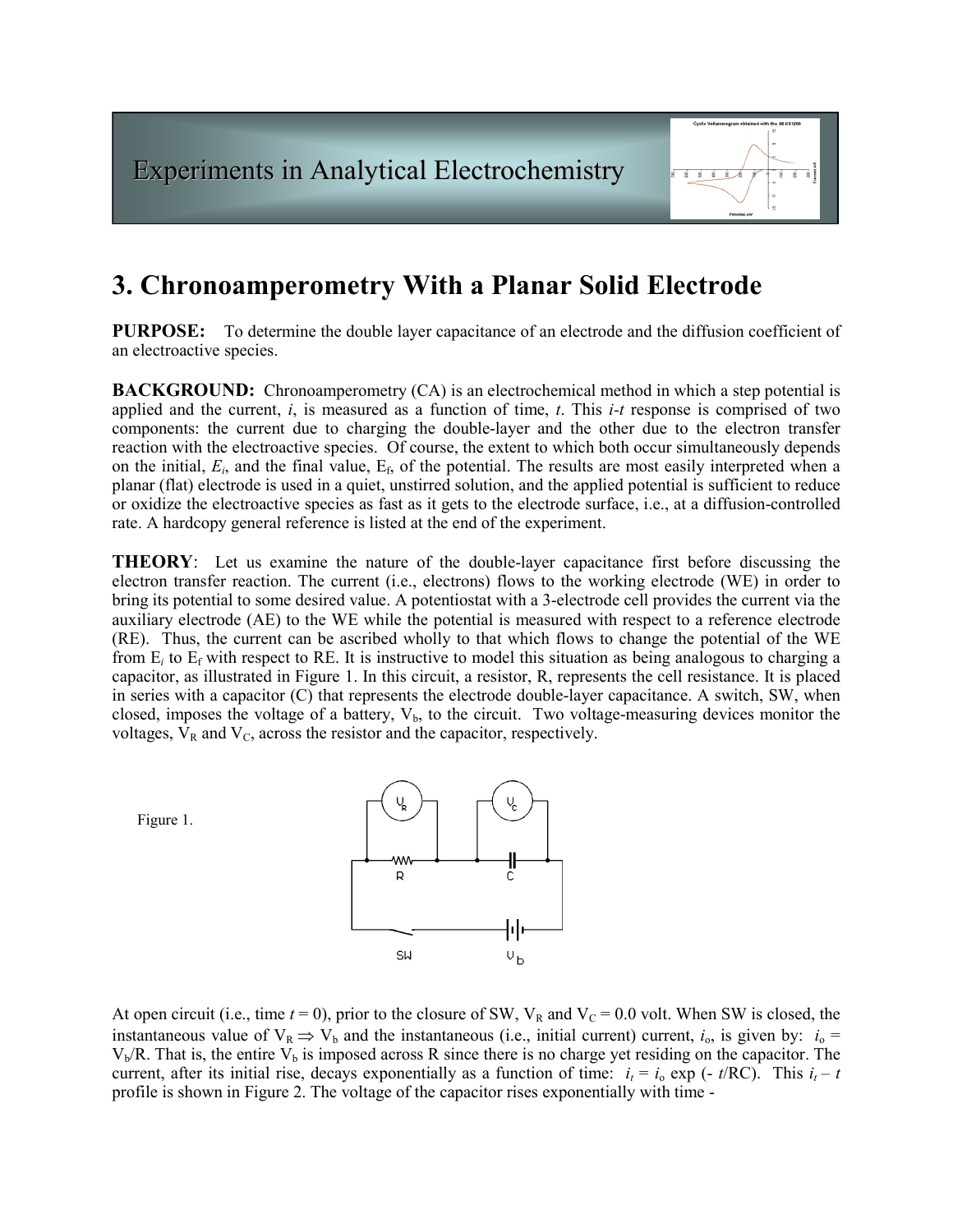$V_C = V_b [1 - \exp(-t/RC)]$ . At  $t \Rightarrow \infty$ ,  $V_R = 0$  and  $V_C = V_b$ . Thus,  $V_C$  vs. t is a mirror image of  $i_t$  vs. t.

In a real electrochemical cell, the value of R is usually much smaller and the value of C depends on the type and area of the electrode (Pt, Au, GC or other material) and the solution condition. That is, the type of solvent, and the type and concentration of electrolyte. Nominal values of C are in the range of  $10 - 20$  $\mu$ F/cm<sup>2</sup> for most electrodes.



Figure 2. Calculated chronoamperometry i vs. t profile for V<sub>b</sub> = 1.0 volt, R = 10,000 Ω and C = 2 μF with a 3 mm diameter disk electrode.

Often, the i-E wave obtained with cyclic voltammetry is used to calculate C. That is, the charge, q, is given by:  $q = it = CAE$  where E is the potential of the electrode (vs. reference electrode), A is the area, and the other terms have their usual meaning. Differentiating the equation with respect to time,  $t$ , and rearranging terms, one obtains:  $i = CA(dE/dt)$ where  $dE/dt$  is the scan rate. The relationship assumes that the capacitance remains constant independent of the applied potential; i.e.,  $(dC/dE) = 0$ . Such is seldom the case since nearly all electrodes undergo some finite surface reaction that consumes charge. However, a good estimate of C can be obtained by scanning the electrode over a relatively narrow potential window. The C value can be calculated from the i-E envelope.

Let us examine now a current, I, vs. time *t*, response in the presence of an electroactive species that undergoes

an electron transfer reaction at a diffusion-controlled rate. Under these conditions, the current is given by the Cottrell relationship:

$$
i = \frac{n \text{ F A D}^{\frac{1}{2}} C^{b}}{(\pi t)^{\frac{1}{2}}}
$$
 (1)

where *n* is the number of electron(s) transferred per electroactive molecule or ion; F is Faraday's constant; A is the area of the electrode surface in cm<sup>2</sup>; D is the diffusion coefficient in cm<sup>2</sup>/s; C<sup>b</sup> is the concentration of the electroactive species in mol/cm<sup>3</sup>; and t is time in second. The current rises rapidly to a maximum value when the potential goes from its initial value,  $E_i$ , where reaction occurs, to its final value,  $E_f$ , and then decays as a function of  $t^{1/2}$ , as seen in Figure 3.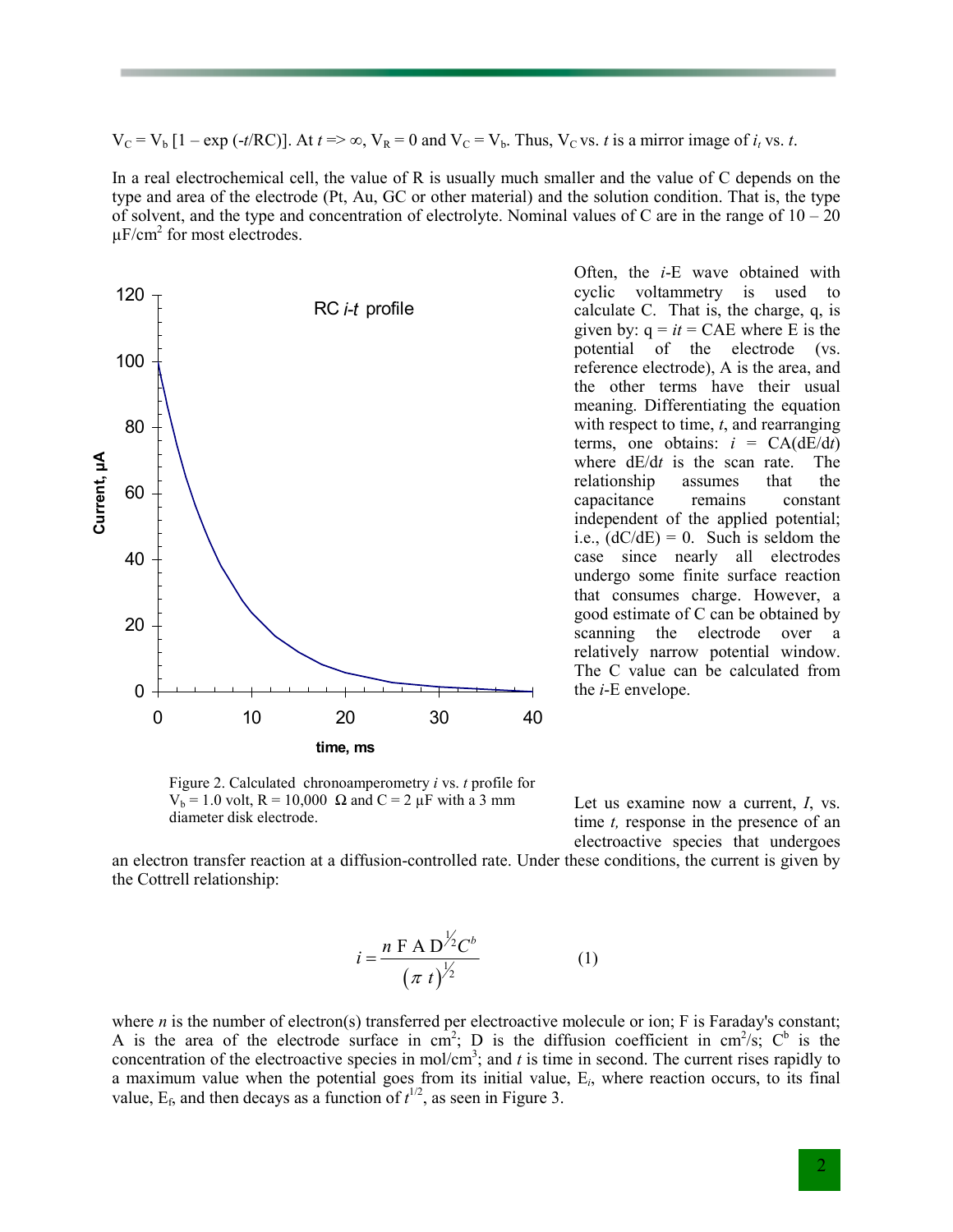The value of  $it^{1/2}$  as a function of t should be constant. The value of  $nD^{1/2}$  can be determined from this value, assuming that A (the area) and  $C<sup>b</sup>$  (bulk concentration) are known.



Figure 3. Cottrell Diffusion i-t profile for 3 mM disk electrode in 1 mM ferricyanide.

What should be the values of the initial,  $E_i$ , and final potential,  $E_f$ ?  $E_i$  should be at a value where no electrode reaction occurs. You can decide what this value should be by looking at a cyclic voltammogram (see Experiment titled: Cyclic Voltammetry at Solid Electrodes for directions). E<sub>f</sub> is set at a value that is  $0.120$  to  $0.180$  V greater than the reversible potential,  $E^{\circ}$ . For example, in the case of ferri/ferrocyanide:

 $Fe(CN)_{6}^{3}$  + e- ==  $Fe(CN)_{6}$  $E^{\circ} = 0.36 \text{ V} \text{ vs. } \text{NHE}$  (2)

Values of  $E_f$  can be calculated

 $E_f$  =  $E^{\circ}$  –0.120 V = 0.24 V for reduction of Fe(CN)<sub>6</sub><sup>-3</sup> to ferrocyanide. (3) or  $E_f = E^{\circ} + 0.120 \text{ V} = 0.48 \text{ V}$  for oxidation of  $Fe(CN)_6^{-4}$  to ferricyanide. (4)

Please remember to correct these potentials for the type of reference electrode you are using!

Think about why the potential is moved to more positive values when you want to remove electrons and to more negative values when you want to add electrodes to a species.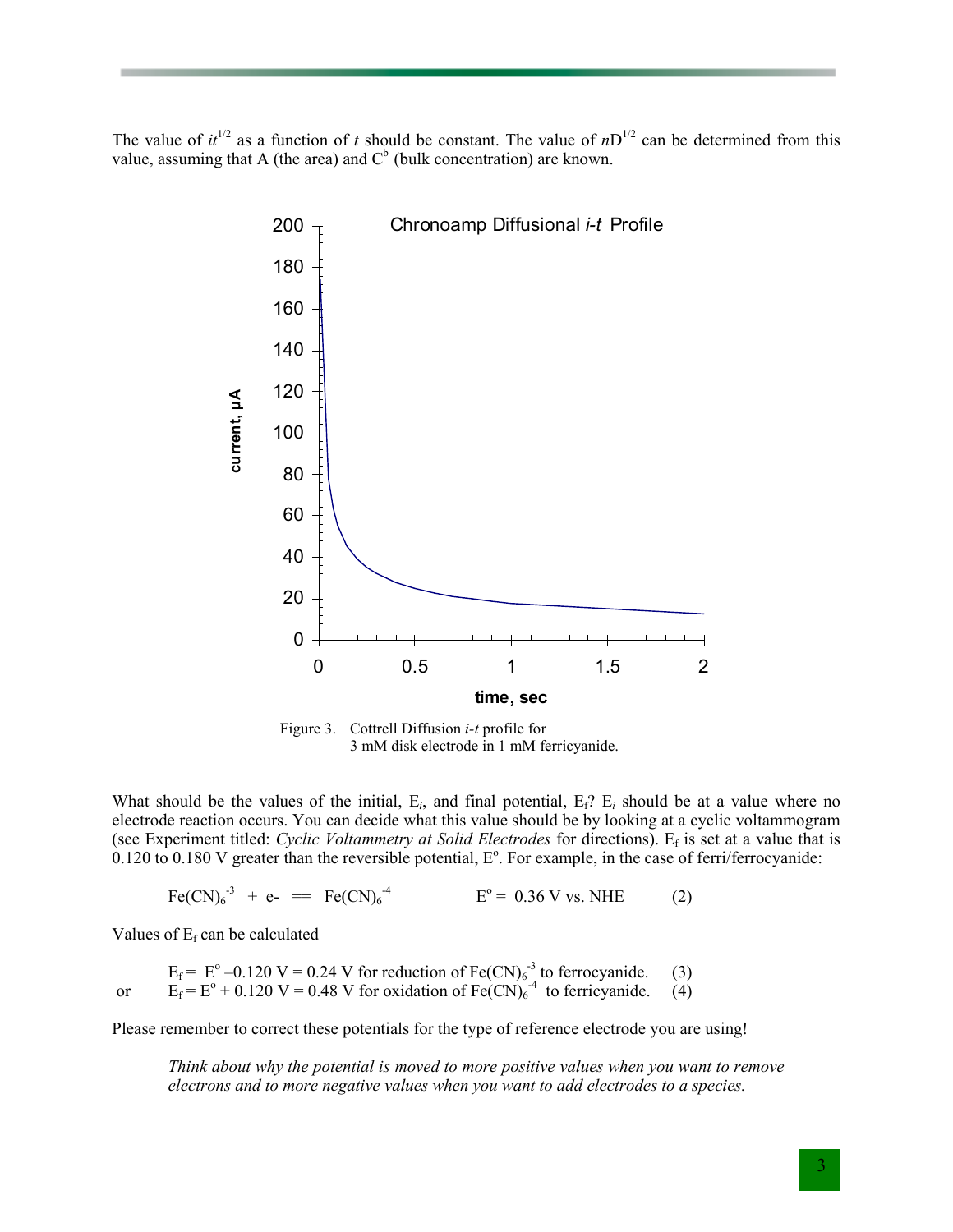The current is a composite of the double-layer charging and the faradaic current - the latter due to the electron transfer reaction with an electroactive species. The former current decays much more rapidly as an exponential function compared to the square root of time for a diffusion-controlled reaction.

It is instructive to have a mental picture of the diffusional profile of the oxidized and reduced forms of the electroactive species for a CA experiment. If the concentration of the reduced species is 1 mM {C<sub>R (t = 0</sub>) = 1 mM} before the potential is applied and the concentration of the oxidized species is zero  ${C_{OX}}_{t=0} = 0$ , these concentrations are reversed in the solution phase adjacent to the electrode when  $E_f$  is applied. That is, R is oxidized to OX, the ratio of  $C_{OX}/C_R \Rightarrow 100/1$ , assuming  $E_f$  changes by +120 mV from  $E_i$  at  $t > 0$ . The depletion of  $C_R$  at the electrode causes R species to be transported from the bulk solution to the electrode and OX to be transported out as the electrolysis proceeds. A concentration gradient of these respective species is created, extending further into the bulk solution with time. Graphic illustrations of gradient profiles are illustrated in the website:

http://www.epsilon-web.net/Ec/manual/Techniques/Chronol/ca.html.

## Scroll down to "Analysis of Current Response" to see these profiles.

How far into the solution does this concentration gradient, δ, or diffusion layer extend? It depends on the time and the value of the diffusion coefficient, D, or the designated  $D_R$  and  $D_{OX}$ , the reduced and oxidized species, respectively. The computed values of  $\delta$  vs. t are for ferri-/ferrocyanide (D value of 0.65 x 10<sup>-5</sup>  $\text{cm}^2/\text{s}$  at T = 25<sup>o</sup>C) as plotted in Figure 4. The thickness changes very rapidly initially and then decreases more slowly with time, but overall,  $\delta$  is small<sup>1</sup> (e.g., 0.0052 cm at 10 second).

Sample Calculation: Figure 3 gave an illustrative Cottrell current as a function of time. Calculate and plot values of this current for the following experimental conditions and include them in your laboratory report.

 $n = 1$  $A = 0.0706$  cm<sup>2</sup> (for a 3 mM diameter planar electrode)  $D = 0.65 \times 10^{-5}$  cm2/s  $C_R = 1.0$  mM ( $t = 0$ ,  $x = 0$  to  $\infty$ )  $C_{OX} = 0.0$  mM ( $t = 0$ ,  $x = 0$  to  $\infty$ )  $F = 96,486$  coulomb/mole

<sup>&</sup>lt;sup>1</sup> An approximate value of  $\delta$  is given by:  $\delta = (2/\pi)$  (Dt)<sup>1/2</sup> = 0.69 (Dt)<sup>1/2</sup>

A famous chemist once said: things move approximately 1 cm/day in aqueous solution. Why only 1 cm/day? Remember that the solution is quiet, not stirred, without any convection. Most D values lie in the range of  $1.0 \times 10^{-5}$ to  $0.2 \times 10^{-5}$  cm<sup>2</sup>/sec (the cm<sup>2</sup> comes from the area of a planar electrode).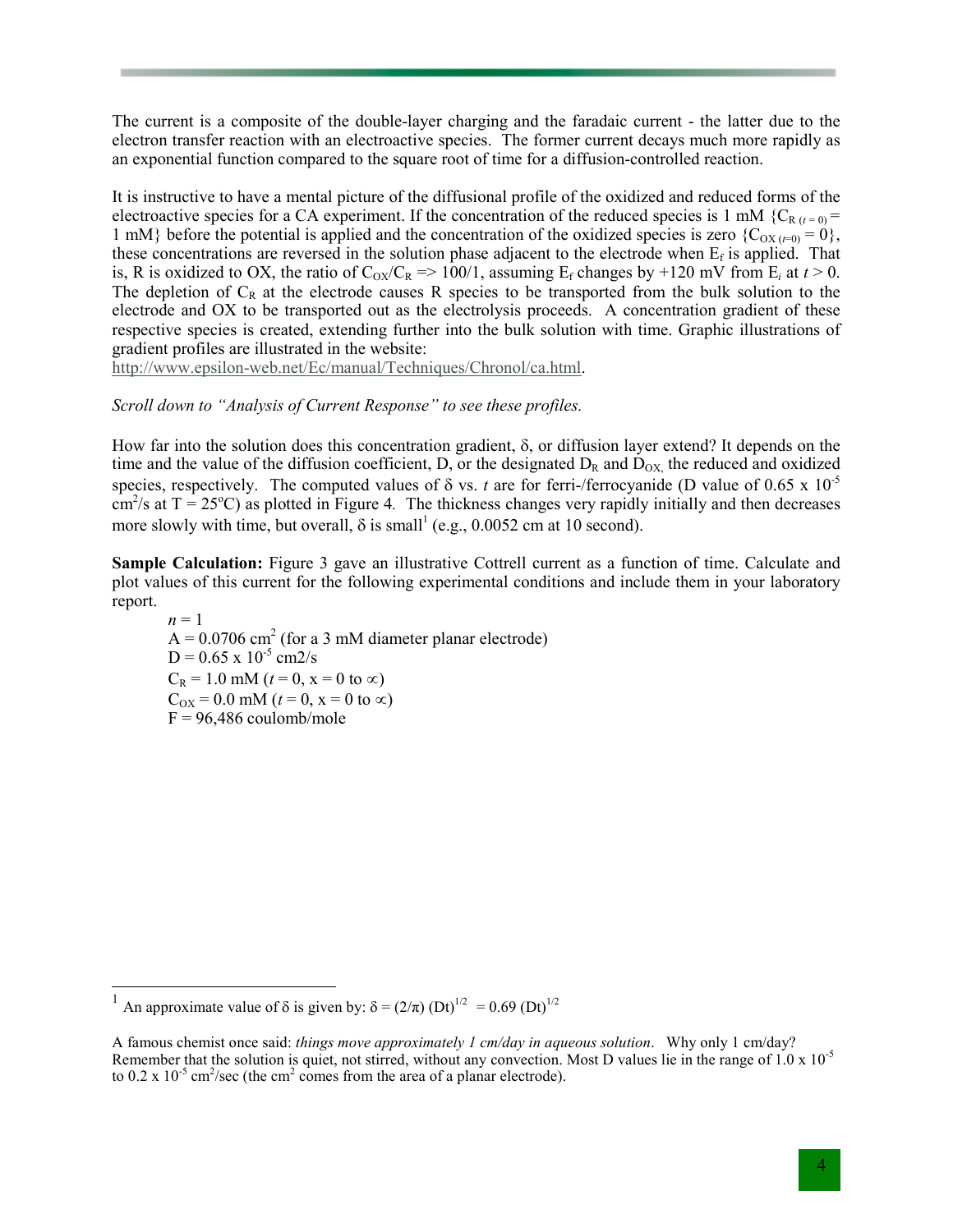

Time, Sec

Figure 4. Diffusion layer thickness as a function of time for ferricyanide reduction.

## EXPERIMENT

#### Equipment

For a real cell where the time constant of the cell is fairly long (i.e., several milliseconds) an analog potentiostat with an inexpensive digital oscilloscope for data acquisition with a printer readout is recommended. With a computer-controlled potentiostat, fast data acquisition with readout is part of the instrument.

- An analog or computerized potentiostat with appropriate data acquisition capability is needed. Please see your laboratory instructor about the potentiostat and accompanying manual.
- Test circuit
	- $\circ$  100 Ω and 10,000 Ω resistors
	- $\circ$  2  $\mu$ F capacitors (not electrolytes)
- Small volume  $(< 5$  ml) cell and electrodes
	- o 3 4 mm diameter glassy carbon or Pt planar tip working electrode
	- o Ag/AgCl reference electrode
	- o Pt auxiliary electrode
	- o Small volume cell
	- o Electrode polishing kit
- Pipettes and other laboratory glassware and supplies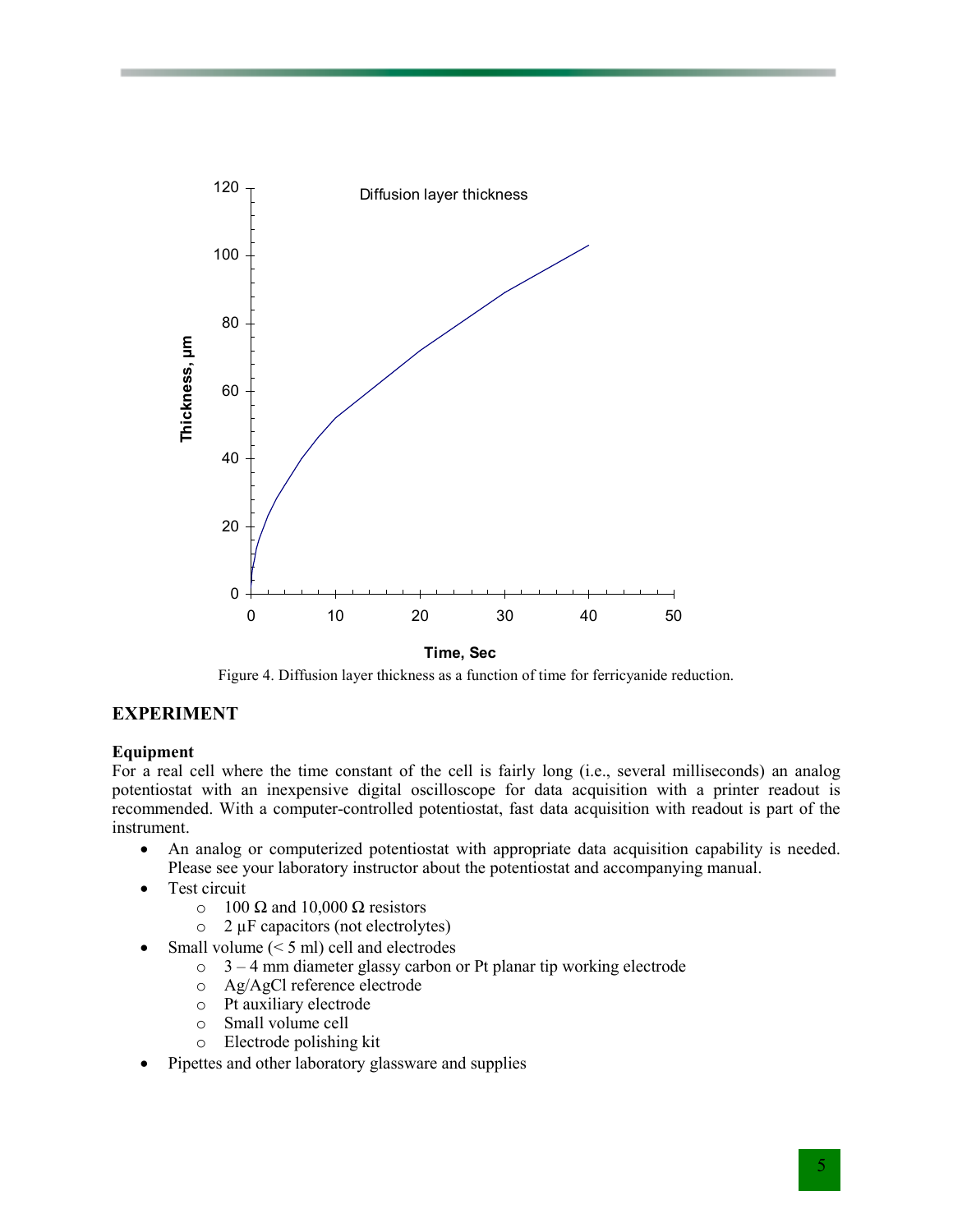#### Chemical Solutions:

- 100 ml of 5 mM potassium ferricyanide in 0.1 M KNO<sub>3</sub>
- $\bullet$  100 ml of 0.1 M KNO<sub>3</sub> solution
- 10 ml of 5 mM ferrocene carboxylic acid (FCA) in pH 7 buffer (provided by instructor)
- Pure water for dilutions Note: The concentrations of ferricyanide and FCA should be known to 3 significant figures.

## Procedure

- I. Test of RC circuit
	- 1. Connect in series a 100 Ω resistor, a 10,000 Ω resistor and a 2  $\mu$ F capacitor. Use a solid-state capacitor, not an electrolytic one.
	- 2. The AE connector from the potentiostat is attached to the 100  $\Omega$  resistor, the RE between the two resistors, and WE to the end of the capacitor:

$$
AE > - [R, 100 \Omega] \longrightarrow [R, 10 K\Omega] \longrightarrow [C, 2 \mu F] \longrightarrow WE
$$
 (5)  
RE

The 100  $\Omega$  resistor helps to stabilize the potentiostat at short rise times (< 20  $\mu$ S).

- 3. Please obtain directions for the operation of the potentiostat from the instructor.
- 4. Set the potential and current measurement parameters on the potentiostat to the following values:<br> $Ei = 0.00 \text{ V}$  Current scale: 50  $\mu$ A

 $Ei = 0.00 \text{ V}$  Current scale: 50 µA<br>E1 = 0.500 V Filter: <100 uS Filter:  $< 100 \mu S$  $E2 = 0.00 V$ Operate the potentiostat in the chronoamperometry mode

If the time duration of E1 can be set on the potentiostat, a  $100 - 1,000$  mS time duration is sufficient, depending on the RC time constant. Exact timing is not critical so that you can start/stop the experiment within 1 or 2 seconds.

The instantaneous current is given by  $E1/R = 50 \mu A$ . The current decreases exponentially.

- II. Determine the value of the diffusion coefficient, D
	- 1. With a 3 mm diameter disk electrode (either GC or Pt), fill the cell with a  $0.1 M KNO<sub>3</sub>$  solution.
	- 2. Step the potential from 0.0 V to +0.500 V for 200 mS and then step back to 0.0 V. Repeat the experiment and record the i-t profiles.
	- 3. Repeat with a 5 mM ferricyanide in  $0.1$  M KNO<sub>3</sub> solution. Step the potential from an initial 600 mV to 0.0 V for 300 mS and then return the potential to 600 mV. Wait 5 minutes and then repeat the experiment. Save and record the i-t profiles.

Repeat the procedure with a 5 mM ferrocene carboxylic acid solution in a pH 7 buffer solution, stepping the potential from  $0.0 \text{ V}$  to  $600 \text{ mV}$  for 300 mS and then back to  $0.0 \text{ V}$ . Wait 5 minutes and then repeat the experiment. Save and record the i-t profiles.

Please note that the potential is stepped from 600 mV to 0 V for ferricyanide, a reduction, whereas the potential is stepped from  $\overline{0}$  V to 600 mV for ferrocene carboxylic acid, an oxidation.